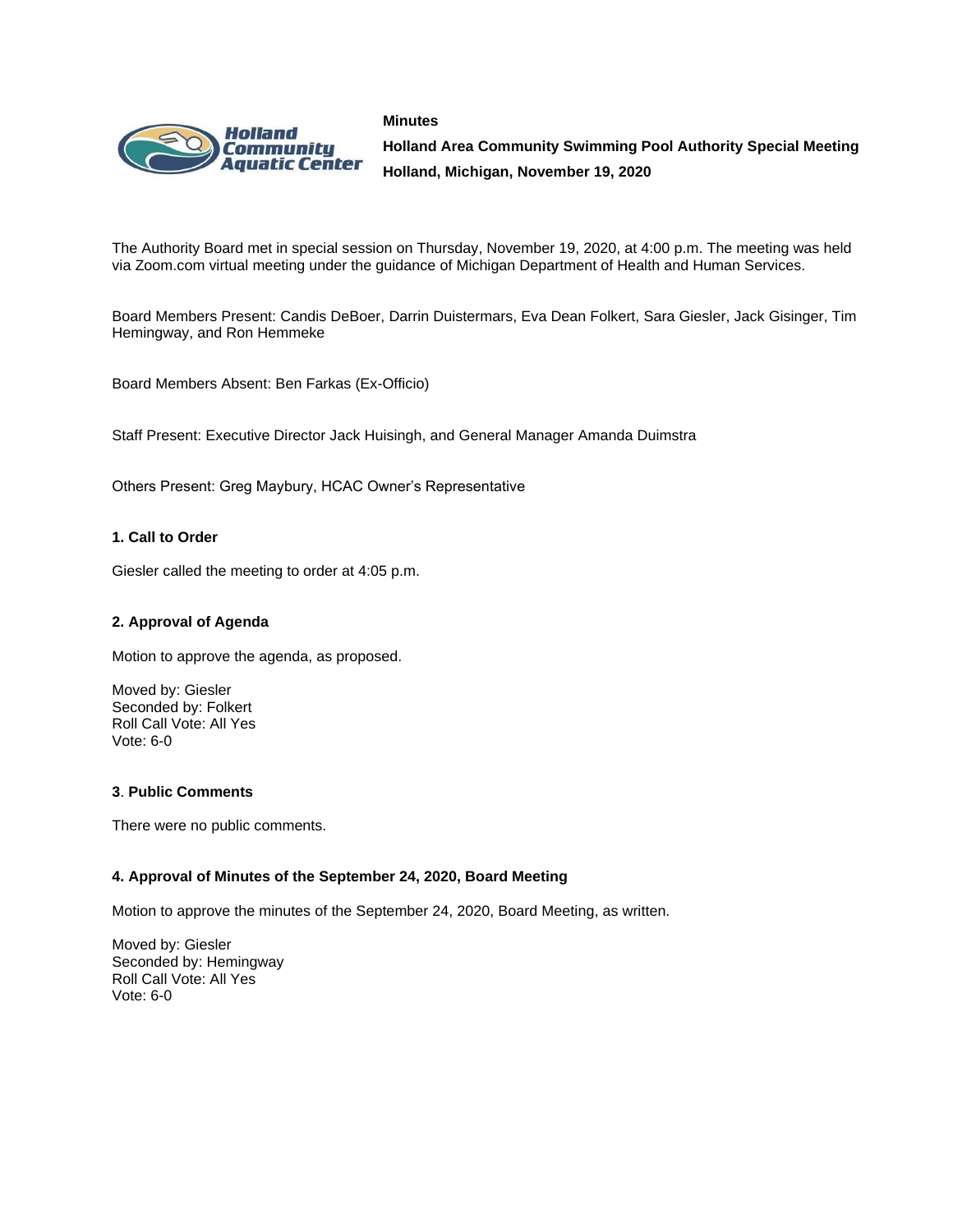# **5. HCAC Foundation**

a) Motion to approve donor naming rights including the Masselink Family and Miller Family donations to the "Happy Families, Healthy Communities" campaign.

Moved by: Hemingway Seconded by: Duistermars Roll Call Vote: All Yes Vote: 6 -0

- b) Foundation Activities Update: Randall Miller
	- \$1.2 million has been received in gifts to date, with \$300K in endowment.
	- ii. A video is being produced with several testimonials.
	- iii. The campaign enhancement video is complete and materials are being produced for the Public Campaign.
	- iv. The Public Campaign will launch December 2, with \$1.5 million needed to achieve enhancements.

Note: Hemmeke entered the meeting at 4:15 p.m.

#### **6. HCAC Next Gen Project Status Update**

a) Maybury provided the Board with an updated project overview and timeline. The project remains on schedule and within budget. The community leisure space is on schedule for completion near the end of 2021.

## **7. HACSPA Executive Committee**

Giesler provided an update on Executive Committee activities, as follows:

a) Strategic Plan update: Board members are asked to review the mission and vision statements and be prepared for discussion of goals at the December 17 meeting.

#### **8. HACSPA Finance Committee**

- a) Construction Bid Authorizations
	- i. Masonry Integrated Exteriors contract for \$270,375.00. There were two bidders and Integrated Exteriors was the qualified low bidder. Integrated Exteriors is already under contract for the enclosure phase of the project.

Local Contractor; Integrated Exteriors is a west Michigan contractor located in Byron Center, MI (1000 100th St SW STE A, Byron Center, MI 49315)

Motion to approve the Masonry, as proposed.

Moved by: Gisinger Seconded by: Hemingway Roll Call Vote – All Yes Vote: 7-0

ii. Interior Caulking – Custom Caulking Inc. – contract for \$28,500.00. There was only one bidder, but it was within budget. Custom Caulking is already under contract for the exterior caulking.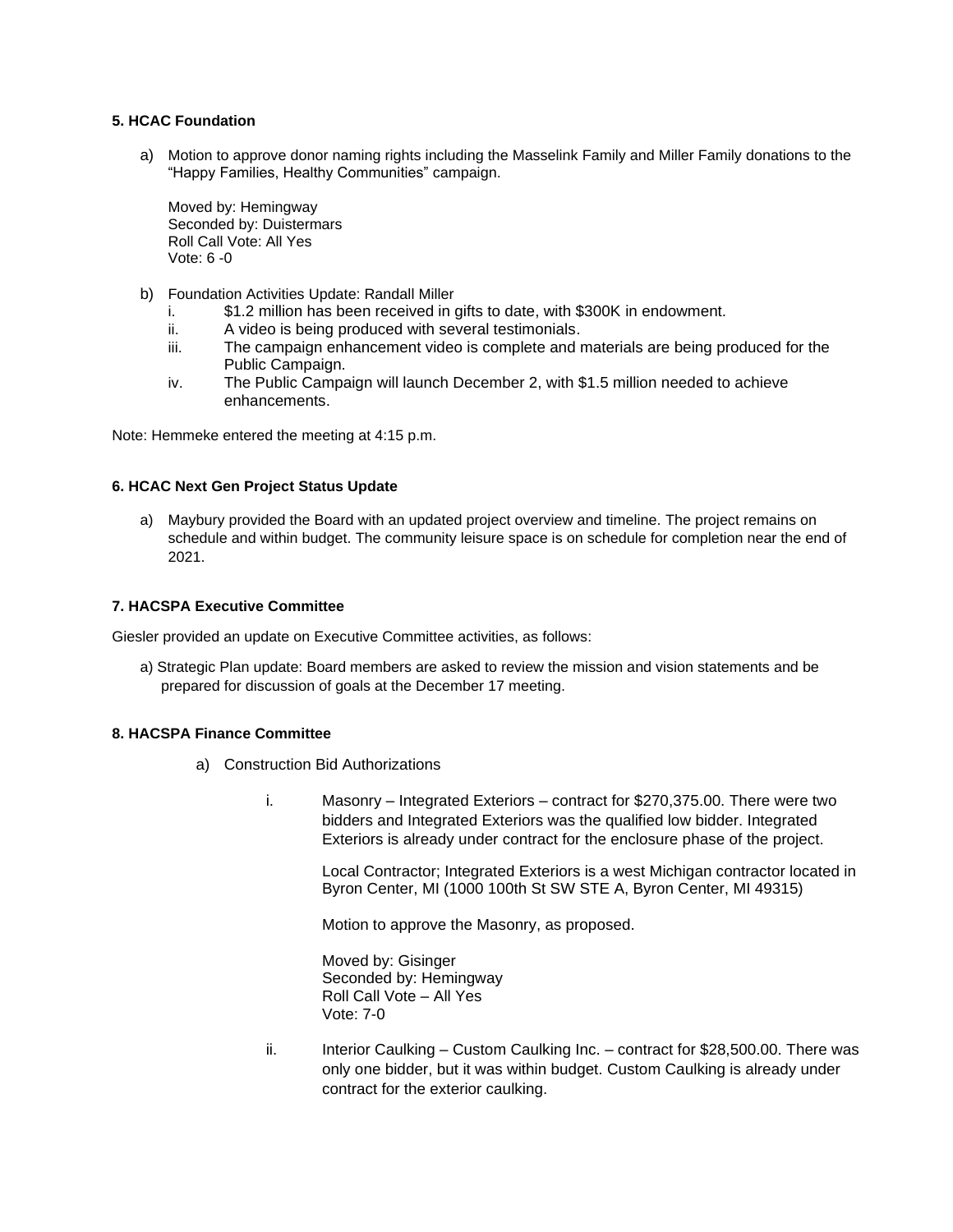Local Contractor; Custom Caulking Inc. is a west Michigan contractor located in Marne, MI (1460 Comstock St, Marne, MI 49435)

Motion to approve Interior Caulking, as proposed.

Moved by: Gisinger Seconded by: Hemingway Roll Call Vote – All Yes Vote: 7-0

iii. Interior Painting (non-Tnemec paint) – H.L. Bolkema Decorating – contract for \$57,280.00. There were two bidders and Bolkema Decorating was the qualified low bidder.

Local Contractor; H.L. Bolkema Decorating is a west Michigan contractor located in Grand Rapids, MI (3480 Jefferson Ave SE, Grand Rapids, MI 49548)

Motion to approve Interior Painting, as proposed.

Moved by: Gisinger Seconded by: Hemingway Roll Call Vote – All Yes Vote: 7-0

iv. Interior Aluminum and Glazing – Prism Glass – contract for \$208,204.00. There were two bidders and Prism Glass was the qualified low bidder.

> Local Contractor; Prism Glass is a west Michigan contractor located in Zeeland, MI (699 Construction Ct, Zeeland, MI 49464)

Motion to approve Interior Aluminum and Glazing, as proposed.

Moved by: Gisinger Seconded by: Hemingway Roll Call Vote – All Yes Vote: 7-0

v. Flooring - Welch Tile & Marble – contract for \$732,585.00. Five companies were asked to bid, but Welch is the only company to submit a bid. This is the same contractor who is performing the work on all of the new pools in the natatorium.

Local Contractor; Welch Tile is a west Michigan contractor located in Holland, MI (76 Veterans Drive #310, Holland, MI 49423)

Motion to approve the Flooring, as proposed.

Moved by: Gisinger Seconded by: Hemingway Roll Call Vote – All Yes Vote: 7-0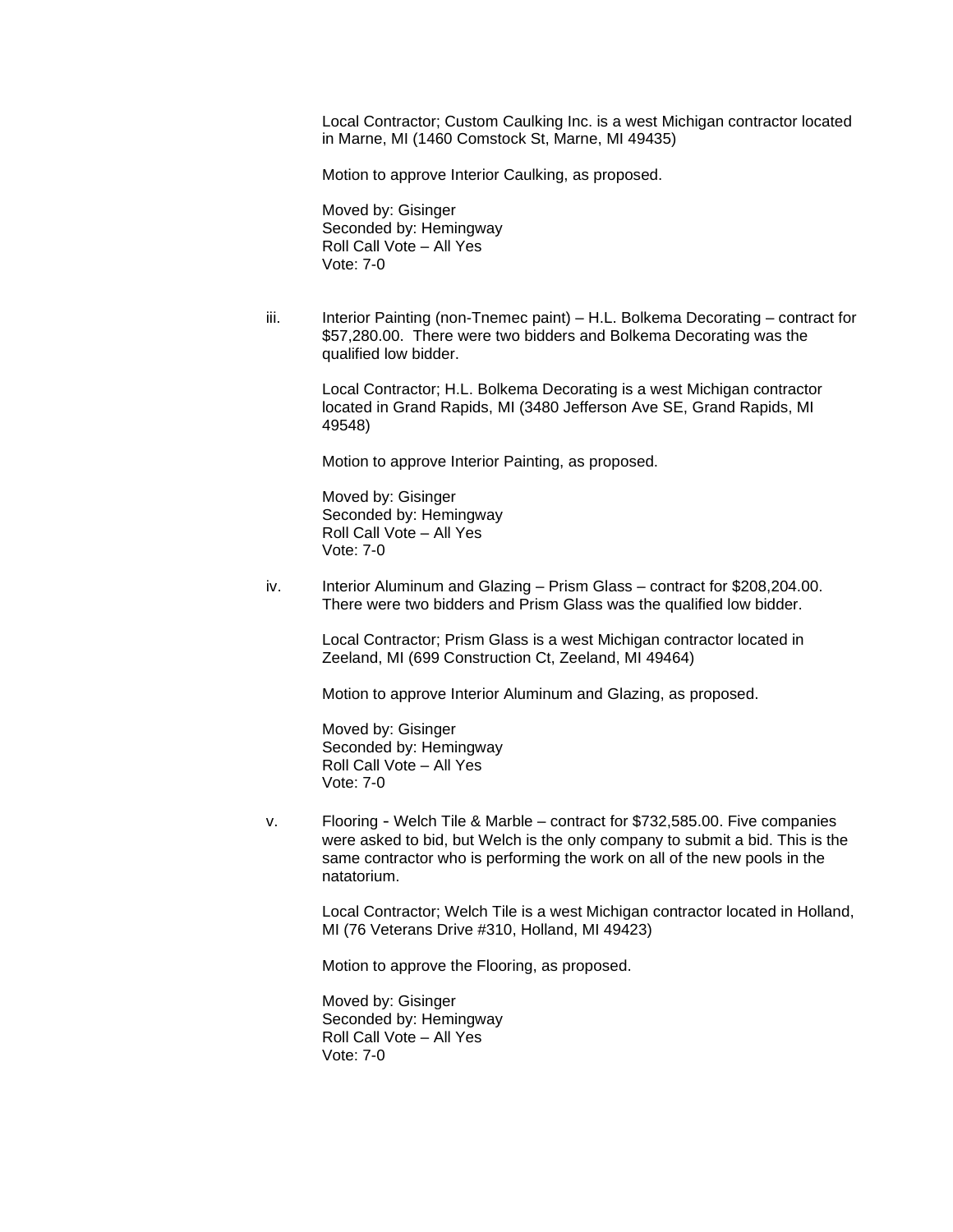vi. Interior Metal Studs/Drywall/Acoustical - Schepers Brothers Co Inc. – contract for \$474,412.00. There were three bidders and Schepers Brothers was the qualified low bidder.

Local Contractor; Schepers Brothers is a west Michigan contractor located in Grand Rapids, MI (45 Barry St. SE, Grand Rapids, MI 49548)

Motion to approve the Interior Metal Studs/Drywall/Acoustical, as proposed.

Moved by: Gisinger Seconded by: Hemingway Roll Call Vote – All Yes Vote: 7-0

b) Total Budget Revision – Proposed by Finance Chair, Gisinger: Expand the project budget from its original bond proceeds allowance of \$25,899,843 to a revised budget to allow for enhancements to a budgetary allowance not to exceed \$28,400,000.

This allowance will allow for the following enhancements to the original Base Bond Project supported by the \$26,300,000 Bond approved by HPS District Voters in 2019; additional track, expanded lobby, and flat covered entrance extending to the entry/exit road drop-off and an expanded fitness room shell.

These additional items are funded by;

- Donations and Pledges received to date
- HACSPA Fund Balance Loan of \$250,000

Motion to approve this budget revision, as proposed (above).

Moved by: Gisinger Seconded by: Hemingway Roll Call Vote: All Yes Vote: 7-0

# **9. Executive Director Update (Huisingh)**

- a) HACSPA continues to operate under National, State and County Health mandates regarding Covid-19.
- b) Operations and Debt Budgets are being revised at the Authority's 6-month point within the Fiscal Year 2020-21 as planned and as a result of Covid-19 disruptions.
- c) HCAC is achieving our operation budgetary plans to date.
- d) We are maintaining a strong and great working relationship with Ottawa County Health Dept.
- e) 132 Families signed up and received swim lessons in August October, 2020.
- f) MLA Competitive Programs are achieving record attendance for Swim and Dive Programs.
- g) Our new 3M Dive Platform is in place and in use.
- h) Our partially renovated Instructional Swim and Instructional Dive Pools are up and running.